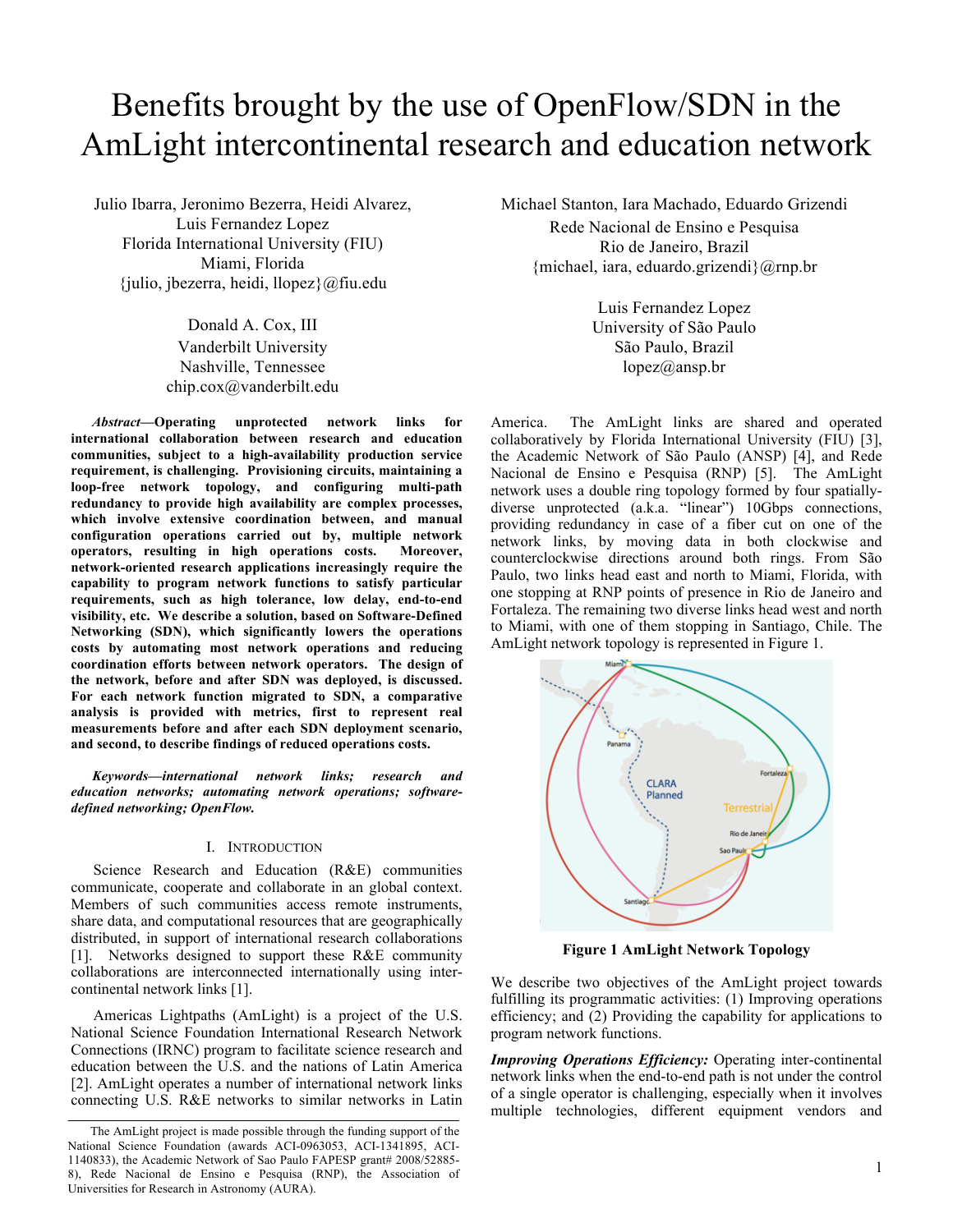management philosophies. Provisioning new services, maintaining a reliable network topology with multi-path redundancy to support a high-availability service requirement for both production and experimental (R&E) applications can be a complex process. In a network with multiple operators, these processes involve a high degree of coordination, and use of manual procedures between multiple network operators and, sometimes, even users. Operation of these processes has a high cost, and could lead to errors and unexpected downtime. As an example, consider a layer 2 circuit between two universities, one in Brazil, and one in Europe. Between these two universities, it is quite common for network traffic to transit five, six, or even seven separate R&E networks operating different technologies, from layer 1 to MPLS. So, deploying this new layer 2 circuit requires a high degree of coordination between all networks involved; e.g., VLAN ID selection, and bandwidth and Quality of Service requirements. A provisioning activity like this could take weeks. Moreover, troubleshooting these circuits is also a very complex activity.

*Network Programmability:* Network-oriented applications for science research increasingly depend on the capability to program network functions to achieve particular requirements, such as high tolerance, low delay, end-to-end visibility, multipath, etc. Big data [6], Science DMZ [7], HD video streaming [8] could benefit from network programmability to optimize their flows and react to network conditions.

In this paper, we describe our experiences using Software-Defined Networking (SDN) [9] and OpenFlow 1.0 [10] to improve operations efficiency and to support network programmability on the AmLight intercontinental network infrastructure. Provisioning and programmability are two use cases defined to measure operations efficiency.

## *Our hypothesis is that OpenFlow/SDN significantly simplifies provisioning and network management functions, resulting in a higher degree of operations efficiency by automating most network operations and reducing coordination efforts between network operators.*

Network programmability is a new capability on AmLight as a result of the SDN deployment. Network programmability functions, along with potential applications will be described, for example Software-Defined Exchanges (SDX).

The rest of the paper is organized as follows: Section II describes the characteristics of the AmLight network before and after the deployment of OpenFlow/SDN. Measures for the provisioning process are provided. Section III discusses findings and lessons learned from the Openflow/SDN deployment and its impact on network management. Section IV discusses future work going forward using the SDN capability on the AmLight network. Section V summarizes our conclusions.

## II. NETWORK MANAGEMENT OF A MULTI-PATH INTERCONTINENTAL NETWORK

## *A. AmLight Network Description before SDN*

When the current AmLight network was designed in 2012, the main focus of its configuration was aimed at increased resilience. To guarantee a resilient platform for innovation, AmLight links were configured creating two backbones, as illustrated in Figure 2: A) One Academic Layer 2 Ring; B) One Academic IP Ring.

To connect both backbones, two 10Gbps links were installed in São Paulo through the optical infrastructure provided by ANSP. These links are also used for IP and Layer 2 traffic exchange, and to enable redundancy between them. In the event of a double failure (fiber cut, devices outage, etc.) in one backbone, the other backbone can provide full connectivity. To increase the resilience, the AMPATH International Exchange Point<sup>1</sup> [11] in Miami, has two network devices – configured as a cluster - to terminate the international links. So, even in the event of downtime in one of the devices, the AmLight network remains operational. The Academic Layer 2 Ring is primarily used for academic traffic and experimentation, and its configuration will be the focus of this paper.



# **Figure 2 AmLight Topology, showing how the SouthernLight, AMPATH and AndesLight exchange points are connected**

Before the migration to SDN, the AmLight Layer 2 Ring was based on Layer 2 technologies; specifically VLANs - *to encapsulate all traffic and to do the proper forwarding* -, and Brocade per-VLAN Rapid Spanning Tree [12] - *to guarantee a loop-free topology*. This infrastructure was used in many different demos and experiments, and almost all of these demos had a remote partner not directly connected to AMPATH, but connected through other R&E Networks (RENs) (for example, Internet2 [13] and ESnet [14]). This characteristic added complexity to all provisioning tasks as mentioned before, and it will be further described.

## *1) Provisioning before SDN:*

Provisioning and troubleshooting scenarios involving multiple operators are the most complex and time-intensive activities, because the process normally involves a high degree of communication and coordination among the originating operator, the operators of the transit networks, and the operator of the destination network. For example, when a researcher requests a new layer 2 circuit for an experiment,

 <sup>1</sup> AMPATH International Exchange Point is a high-performance Internet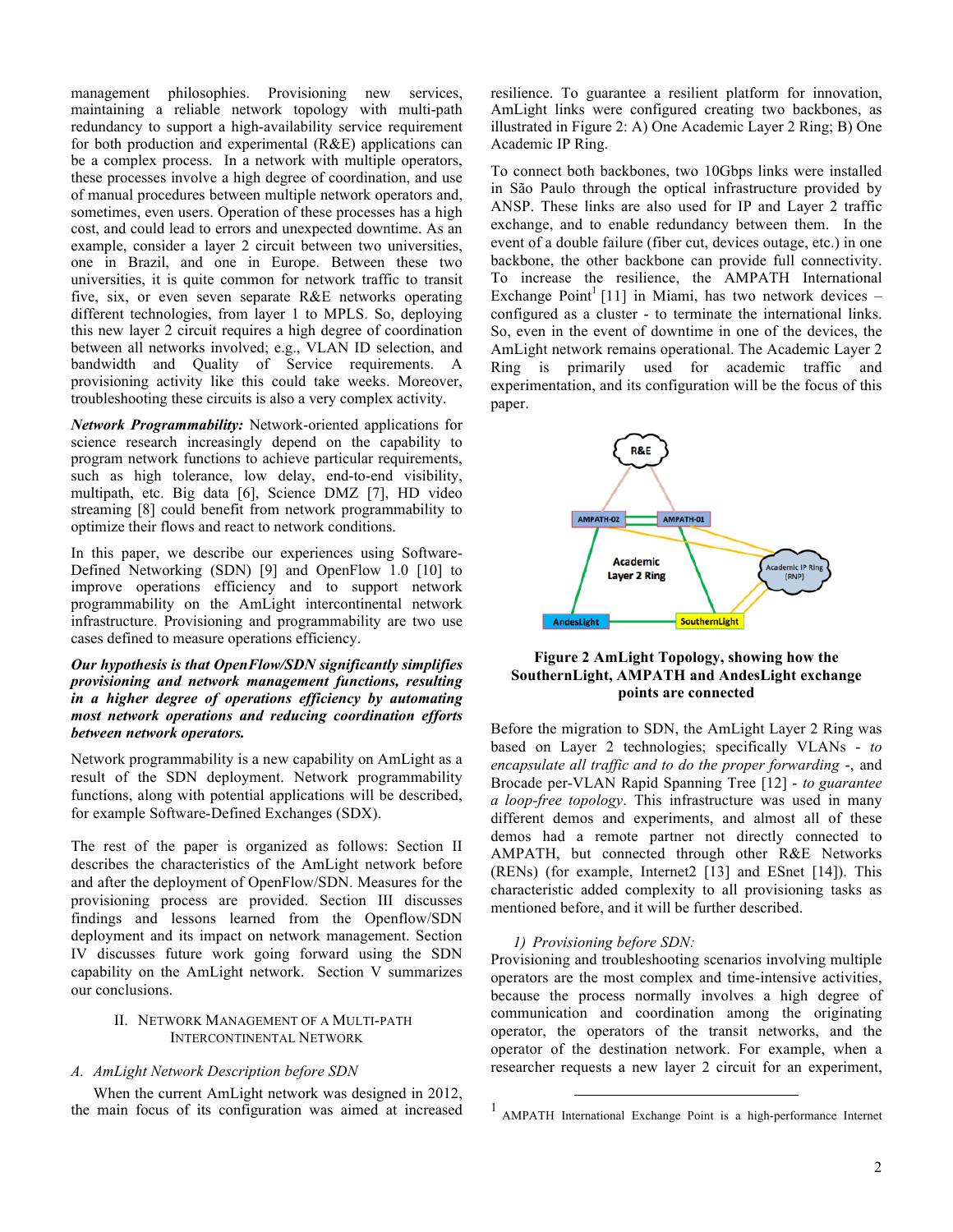he/she needs to contact his/her university's campus network team, which then needs to contact the last-mile service provider. Successively, each REN operator in the chain extending from the requesting researcher's campus to the destination site's last-mile provider will contact the next downstream REN. All these network operators have to discuss, agree on and deploy layer 2 circuits, MPLS pseudowires or dedicated layer 1 services in order to create a single international layer 2 domain. Working with different vendor products adds more complexity to the provisioning process. On average, all layer 2 circuits that crossed more than three network domains took, at least, one week to be fully provisioned and tested. Some circuits took almost eight weeks to be provisioned. Similarly, troubleshooting scenarios increased in complexity as the number of network domains in the end-to-end path increased. Table I describes coordination costs to the provisioning process as the number of network domains in the path increases.

TABLE I. COORDINATION COSTS FOR THE PROVISIONING PROCESS AS THE NUMBER OF NETWORK DOMAINS IN THE PATH INCREASES

| <b>Number of domains involved</b><br>in the path         | Average number of<br>days to provision a<br>new circuit | Average number<br>of e-mails<br>exchanged |
|----------------------------------------------------------|---------------------------------------------------------|-------------------------------------------|
| Up to three                                              |                                                         | 10                                        |
| More than three                                          | 12                                                      | 65                                        |
| Domains between continents<br>(America and Europe, etc.) | 45                                                      | 100                                       |

#### *2) Managing an inter-continental multipath network*

As described previously, the two rings that create the AmLight network are connected through two 10G links; so one backbone can provide resilience to the other. The AmLight IP Ring uses Juniper routers with MPLS; the AmLight Layer 2 Ring uses Brocade switches with VLANs and per-Vlan RSTP. The full configuration to provide the mutual redundancy was achieved using dedicated MPLS pseudowires, deployment of QinQ [15] and some dedicated 10G ports. This solution, while it meets functional requirements, has two drawbacks: It is complex, and it results in higher equipment cost (CAPEX). Case in point, at least three 10G ports are fully dedicated to handling occasional double failures. In 2013, only one such double failure occurred.

More significant than the high CAPEX for this solution was the human effort involved to achieve the resilience objective. A number of senior network engineers from RedClara [16], ANSP, FIU and RNP were assigned to discuss the solution and how it would affect each network using AmLight links. Due to the complexity of the preferred solution, the whole process took eight months and involved five network engineers. Most of the complexity was due to the different equipment vendors and technologies involved, and the resulting lack of interoperability between all different protocol implementations.

#### *3) Programmability*

Network programmability of the AmLight network was not part of its initial design. Its complexity made it impossible for researchers to program AmLight for experimentation. The only resource available to researchers was visibility: they could have access to the network devices through Simple Network Management Protocol (SNMP). With SNMP access, they could see which links were operational, as well as their utilization and interface errors, if any. This lack of programmability was one of the key drivers for SDN deployment in the AmLight network.

## *B. AmLight Network Description after SDN Deployment*

The two main drivers for SDN deployment in the AmLight network were the optimization of provisioning activities, especially those involving multiple domains, and the provision of a programming capability. The SDN deployment consisted of two main phases:

- Phase 1: Modeling and reproducing the AmLight operations in a controlled environment using the same devices. The objective of this phase was to test the OpenFlow support of the AmLight switches to confirm their code and all SDN applications were ready to support the network functions in use;
- Phase 2: Migrating of the network functions in use to an SDN approach. The strategy and the migration plan were created alongside Phase 1. Phase 2 was deployed on August 31st, 2014.



**Figure 3 AmLight SDN Big Picture**

Figure 3 provides a representation of the SDN implementations in the AmLight network. This Figure has three key pieces of information: (1) the control plane connections between switches to the FSF (FlowSpace Firewall[17], an OpenFlow firewall explained in Section B.2), using OpenFlow 1.0; (2) the FSF as a proxy between OpenFlow controllers and switches; and (3) the OESS+OSCARS server, responsible for network orchestration and inter-domain communication. Both OESS and OSCARS will be described in Section B.1.

The next section describes the effect on provisioning of network services as a result of the SDN deployment in the AmLight network.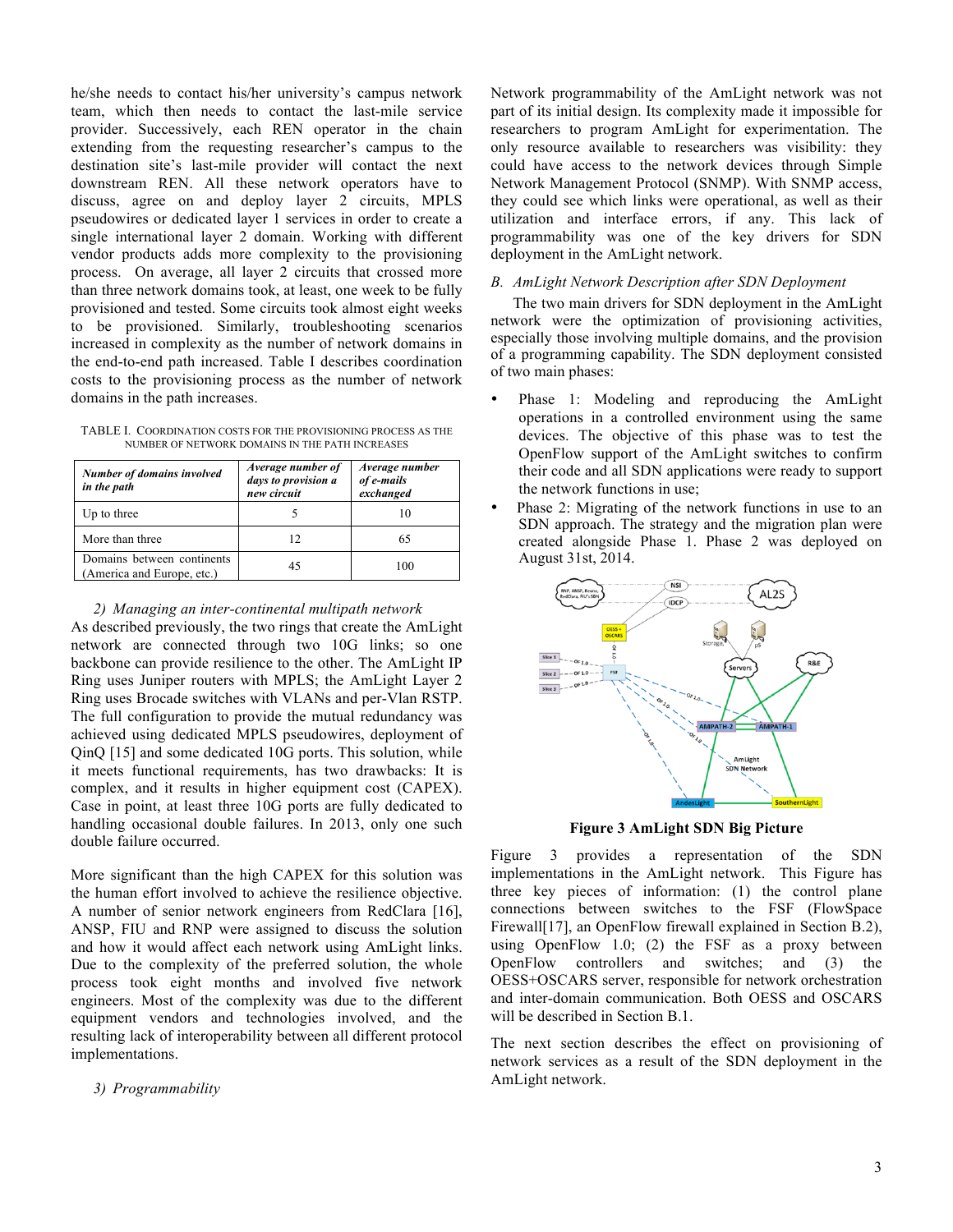#### *1) Provisioning*

The main idea of SDN is to move the control plane function from the network devices to a centralized network orchestrator. This network orchestrator has a full understanding of the network topology and, using this topology information, is able to send OpenFlow entries to all network devices, in order to configure their data plane actions.

Due to the academic and collaborative nature of AmLight, the network orchestrator adopted was the Internet2 Open Exchange Software Suite (OESS) [18]. It is the only orchestrator available with support for inter-domain communication, through the On-demand Secure Circuits and Advance Reservation System (OSCARS) [19]. OESS works through a Web User Interface, which makes it easy to manage. Due to its integration with OSCARS, OESS allows the provisioning of local and multi-domain circuits. For example, it is now possible to provision a circuit from SouthernLight [20], in São Paulo or AMPATH in Miami, to MANLAN [21], in New York City, using a secure web-based interface, with diverse Access Control Lists profiles. The Internet2 Advanced Layer 2 Services (AL2S) [22] network has been using OESS for almost two years, confirming it is a robust and stable platform for layer 2 service provisioning.

Having a single network orchestrator to manage AmLight, which includes the AMPATH, SouthernLight and Andes Light<sup>2</sup> exchange points allows a network engineer from ANSP, RNP or FIU to provision a layer 2 circuit without prior coordination with the other network teams, reducing to zero the number of emails exchanged. Moreover, with the multidomain feature, network engineers will no longer need to contact the Internet2 NOC to request layer 2 circuits within the Internet2 nor the ESnet national backbone networks, since they both support OSCARS. In the future, with the Network Service Interface protocol [23] (NSI), more academic networks will be reachable through OESS.

TABLE II. COORDINATION COSTS TO THE PROVISIONING PROCESS WITH SDN DEPLOYED

| Domains involved in the path                                                                  | Average time<br>to provision a<br>new circuit | Average number<br>of e-mails<br>exchanged |
|-----------------------------------------------------------------------------------------------|-----------------------------------------------|-------------------------------------------|
| RNP, ANSP, RedCLARA,<br>AmLight, Internet2, ESnet                                             | $<$ 2 minutes                                 |                                           |
| With other domains using OSCARS<br>or NSI support                                             | $<$ 2 minutes                                 |                                           |
| With domains not using OSCARS<br>or NSI support, with up to three<br>networks in the path     | 5 days                                        | 10                                        |
| With domains not using OSCARS<br>or NSI support, with more than<br>three networks in the path | 12 days                                       | 65                                        |
| With domains in other continents<br>not using OSCARS or NSI support                           | 45 days                                       | 100                                       |

<sup>&</sup>lt;sup>2</sup> AndesLight is not yet an exchange point. It is currently operating as a Network Access Point in Chile, supporting interconnectivity for AmLight.

The results in Table II, compared with those in Table I, show that by using SDN, the provisioning activity was measurably both less complex and less time-consuming. The complexity of the provisioning in the past was caused both by the coordination required between the network operators, and by the complexity of the network configuration due to the multiple protocols involved. A single orchestrator can now handle all devices at once, because OpenFlow provides a common interface.

Figure 4 below shows a Layer 2 circuit, created using the OESS user interface. It is now possible through this single interface to manage this Layer2 circuit, see its utilization, and to confirm if link protection is working properly.



**Figure 4 Layer 2 circuit provisioned using OESS**

# *2) Network Programmability*

The introduction of a network programmability capability is the biggest achievement of this new network. In this new environment, researchers can now deploy their networkoriented applications and use AmLight as a real platform for innovation. Being network-aware means that these applications will be able to provision their circuits, including capacity on demand, and to react to network conditions, such as increasing delay and packet loss.

Network programmability was deployed in the AmLight network using Internet2's FlowSpace Firewall (FSF) [17] - an OpenFlow firewall that controls what OpenFlow controllers can do to the OpenFlow switches. FSF makes it possible to create a new service called a network "slice" - a dedicated virtual network where a user can perform experimentation with specific ports and VLAN ranges [24][25]. A network slice allows multiple tenants to share the same physical infrastructure. A tenant can be a customer, requiring his own isolated network slice; a sub-organization that needs its own slice; or an experimenter who wants to control and manage some specific traffic from a subset of endpoints. With slices, a controller in one slice cannot interfere with other slices; for example, it cannot remove flow entries or overlap them. Within its VLAN range, an OpenFlow controller can create flow entries using any field from layer 2 and/or layer 3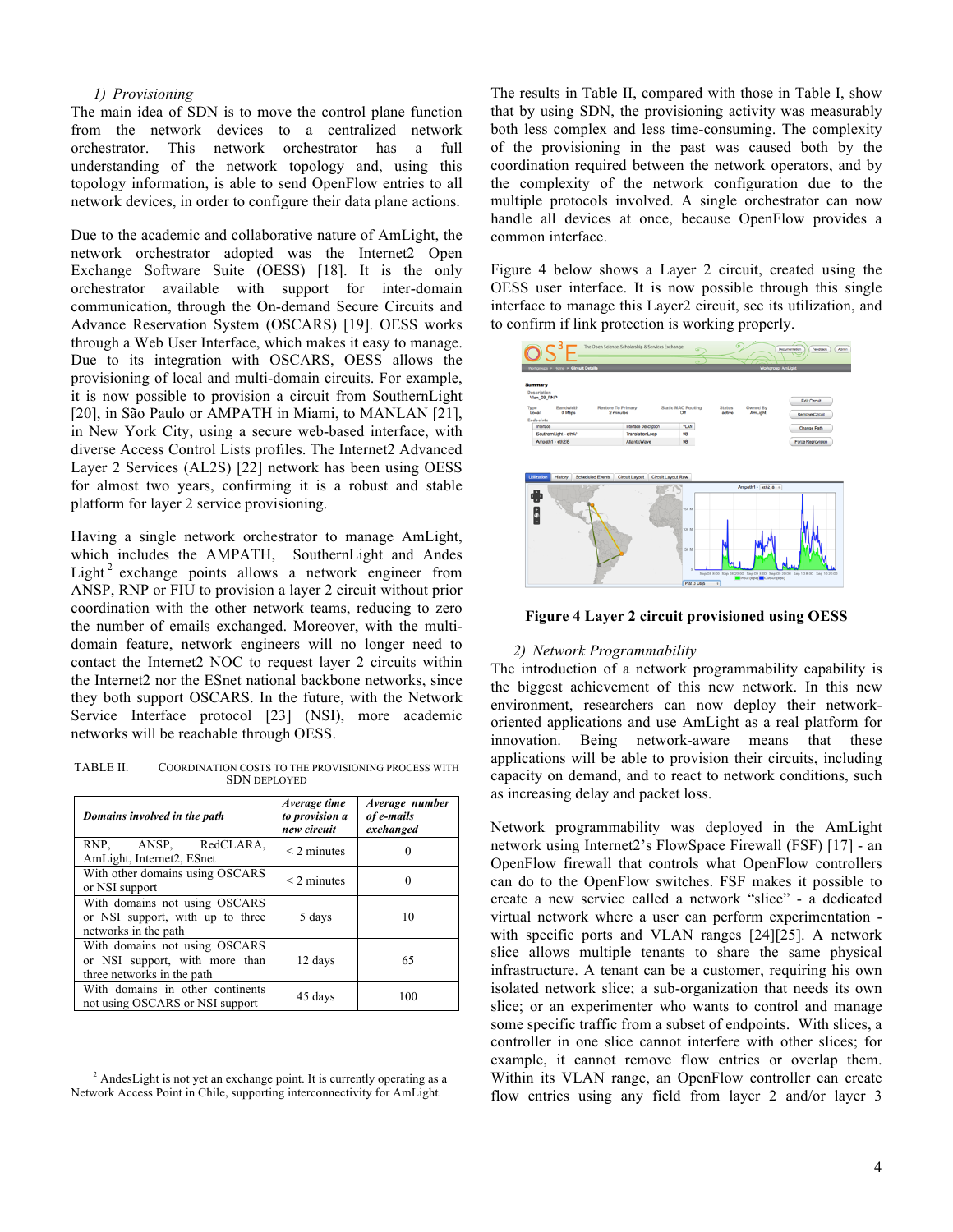headers, giving the researcher the possibility of highly customizing his application, or even of creating his own network protocols.



**Figure 5 FlowSpace Firewall at AmLight**

Figure 5 shows how applications and switches interact, giving a better overview of all layers involved. It is possible to see that FlowSpace Firewall is the software that virtualizes all switches and links. Furthermore, not only academic researchers could benefit from the network programmability capability in the AmLight network. Network engineers could also provision a slice for tests and learning; for example, to test network applications before putting them into production. Operators could use a slice to test a new controller or new orchestrator, or even develop their own; vendors could use a slice to test new features through a secure approach in a production network.

# III. FINDINGS

For approximately four months, the AmLight Engineering team discussed, designed and tested the orchestrator software, all switches, and the FlowSpace Firewall, before they were sufficiently convinced they could develop a plan to safely deploy SDN in the AmLight network. Although non-academic IP VLANs represent only 3% of all VLANs in use, these VLANs represent 60-70% of all traffic. It was decided to initially only move the academic VLANs to SDN. Tests were designed to learn how to keep both networks operating in parallel without impacting each other.

In spite of the fact that OpenFlow 1.0 was released more than four years ago, and equipment vendors deployed it more than two year ago, it is still considered "new" compared with more traditional network protocols. So, the AmLight Engineering Team was prepared for errors and restrictions to appear in all the code involved, and every effort was taken to limit the impact of these errors. Even a Disaster Recovery Plan was created to avoid extended downtime.

The following key lessons were learned: (1) Network devices still face important limitations when addressing interoperability issues configuring both legacy protocols and OpenFlow in the same switch. (2) Features such as link

aggregation, sFlow and some Layer 2 control protocols might not be supported on OpenFlow ports. (3) The number of VLANs per port in hybrid ports (ports that support OpenFlow and IP traffic at the same time); the number and kinds of statistics per flow and per line card; and the control plane communication are all challenges to be overcome when deploying SDN in the current production devices.

Some of the features mentioned, for example, link aggregation, are a real issue when deploying OpenFlow 1.0, since its specification does not make it clear enough how vendors should support it. At AMPATH, this became a problem, since all devices are connected through aggregated links. This limitation was overcome with new connections established only for OpenFlow traffic. Instead of reducing capital expenditures and freeing 10G ports, more 10G ports were necessary to overcome the link aggregation issue. Another key issue was the fact some switches don't support control plane messages over Openflow entries. Due to its ring characteristics with all links configured as OpenFlow ports, control plane communications between the FlowSpace Firewall and all switches had to be built over one of the AmLight's member networks, acting as an out-of-band access. As AmLight is a collaborative project, counting on one of its members for outof-band access wasn't a problem, but it might be for other networks.

As shown in Figure 5 and based on the findings, it is possible to understand why the network community is so interested in OpenFlow and Software-Defined Networking: having a centralized controller with a standard southbound interface makes most of the network activities simpler and more efficient.

Our hypothesis was confirmed after a short time of operation in the new network, when provisioning became almost completely automated, lowering the coordination time from weeks to minutes.

# IV. FUTURE WORK

The possibilities of the current AmLight network are still restricted by the limited number of features of OpenFlow 1.0. Speeding up convergence, supporting QinQ and metering comprise the next focus for AmLight. These features are only available, or are better supported, by OpenFlow 1.3 [26], which is on the roadmap for the switches currently deployed at AmLight.

Since AmLight provides connectivity between AMPATH and SouthernLight, it plays the role of a distributed Internet peering fabric. AMPATH is also part of another distributed Internet peering fabric, called AtlanticWave [27]. AtlanticWave connects MANLAN, AMPATH, Southern Crossroads (SoX) [28] and Mid-Atlantic Crossroads (MAX) [29], using the Internet2 AL2S network. So, future work will explore the integration of AmLight and AtlanticWave, to create a single distributed Internet peering fabric, with full support for OpenFlow. By means of this unified intercontinental distributed peering fabric, we envision the need to interconnect our users' SDN networks, to extend at